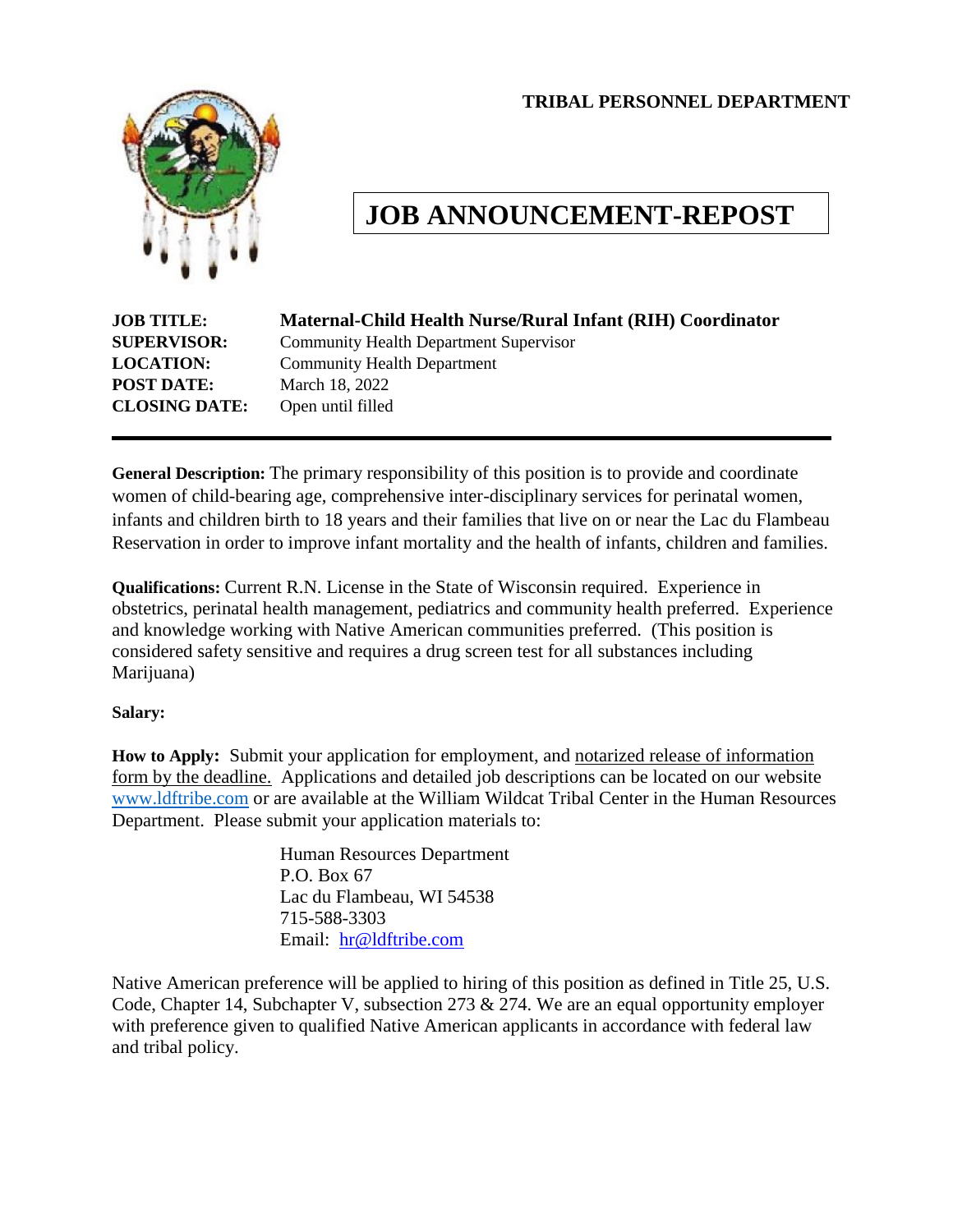## **Lac du Flambeau Band of Lake Superior Chippewa Indians Nonexempt Position Description**

- **A. TITLE OF POSITION:** Maternal-Child Health Nurse/Rural Infant Health (RIH) Coordinator
- **B. DEPARTMENT:** Community Health Department
- **C. SUPERVISOR'S TITLE:** Community Health Department Supervisor

**D. DESCRIPTION OF DUTIES:** Provide and coordinate women of child-bearing age, comprehensive inter-disciplinary services for perinatal women, infants and children from birth to 18 years and their families that live on or near the Lac du Flambeau Reservation in order to improve infant mortality and the health of infants, children and families. Specific responsibilities include but are not limited to the following:

- 1. Maintain confidentiality according to HIPAA standards.
- 2. Apply case management concepts to develop a plan of care for perinatal women and their families including completion of SPHERE prenatal, infant and postpartum assessments.
- 3. Provide prenatal care coordination (PNCC) to prenatal women and children.
- 4. Provide home visits for assessment, education, and follow-up support services.
- 5. Screen for depression once in pregnancy and once in post-partum using the Edinburgh Depression Screening Tool; referring to appropriate services with the client's consent.
- 6. Provide MCH nurse serviced for five WIC days per month.
- 7. Provide health education to perinatal women and their families.
- 8. Work with PCHC and other OB care providers to meet other perinatal needs by attending monthly prenatal meetings at PCHC.
- 9. Educate and refer perinatal women and families to available community resources (i.e. Family Resource Center, Indian Child Welfare, Economic Support, etc.)
- 10. Promote family compliance with comprehensive well-child exams and immunizations for perinatal women and their families; administer immunizations when indicated, recording in the electronic health record and the Wisconsin Immunization Registry (WIR).
- 11. Document statistical data in ROSIE and SPHERE, federal and state documentation systems on a regular basis; review and update data reports to meet grant objectives and performance measures.
- 12. Document home visits and office visits in the electronic health record of PCHC; if not a PCHC patient, send documentation to provider after Release of Information has been signed.
- 13. Provide monthly progress reports to Community Health Nursing Supervisor.
- 14. Assist and attend in local Project Advisory Committee meetings.
- 15. Support and adhere to established policies and procedures for all programs.
- 16. Client transportation only when other resources have been exhausted AND the appointment is urgent.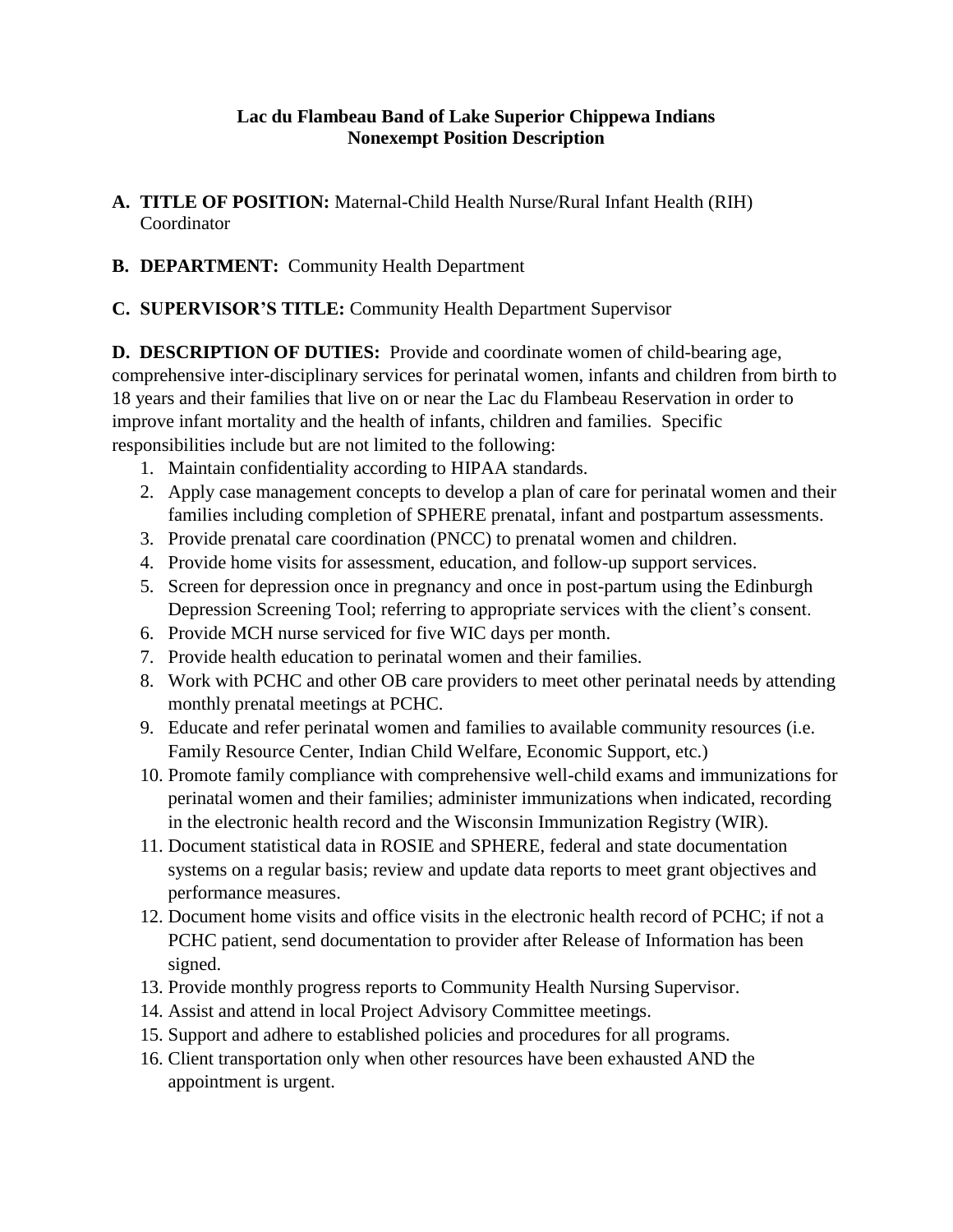- 17. Collect and report data via the Wisconsin Electronic Disease Surveillance System (WEDSS).
- 18. Must attend all mandatory meetings and participate in training and development activities as requested.
- 19. Administer, document and report pregnancy testing.
- 20. Administer, document and report Depo Provera.
- 21. Identifies appropriate quality controls for assigned areas of responsibility and ensures that monitoring, as well as, process improvement is occurring.
- 22. Works toward achieving implementation of AAAHC and PHAB certifications and conducts appropriate follow-up.
- 23. Participates in the DEC Leadership and DEC Work Group and attend all relevant meetings.
- 24. Perform other duties as assigned.

## **E. POSITION RELATIONSHIPS:**

- **1. Internal:** Frequently communicates with departments at the William Wildcat Tribal Center, medical staff and ancillary services on a daily basis. In addition, initiates referrals to Family Resource Center, Economic Support, Aging and Long-Term Care, Human Resources, and Employee Benefits.
- **2. External:** Communicates with individuals and families of all ages in the community, other health care facilities, and other community resources outside the Lac du Flambeau area as needed for continuity of patient care.

## **F. SUPERVISORY RESPONSIBILITIES:** None

- **G. SUPERVISION RECEIVED:** Community Health Supervisor
- **H. EDUCATION:** Current Registered Nurse License in the State of Wisconsin required. CPR certification or the ability to obtain certification within 6 months of employment.
- **I. EXPERIENCE:** Experience in obstetrics, perinatal health management, pediatrics and community health preferred. Experience and knowledge working with Native American communities preferred.

## **J. SKILLS**:

- 1. Proficient written and verbal communication skills.
- 2. Ability to work independently, as well in groups.
- 3. Excellent organizational skills.
- 4. Ability to teach, negotiate and collaborate with multi-disciplinary groups with a client/family focus.
- 5. Working knowledge of community resources.
- 6. Strong knowledge base in clinical aspects of care.
- 7. Ability to honor client choice.
- 8. Ability to maintain a holistic focus to link other care-team members.
- 9. Ability to develop, implement and evaluate client care.